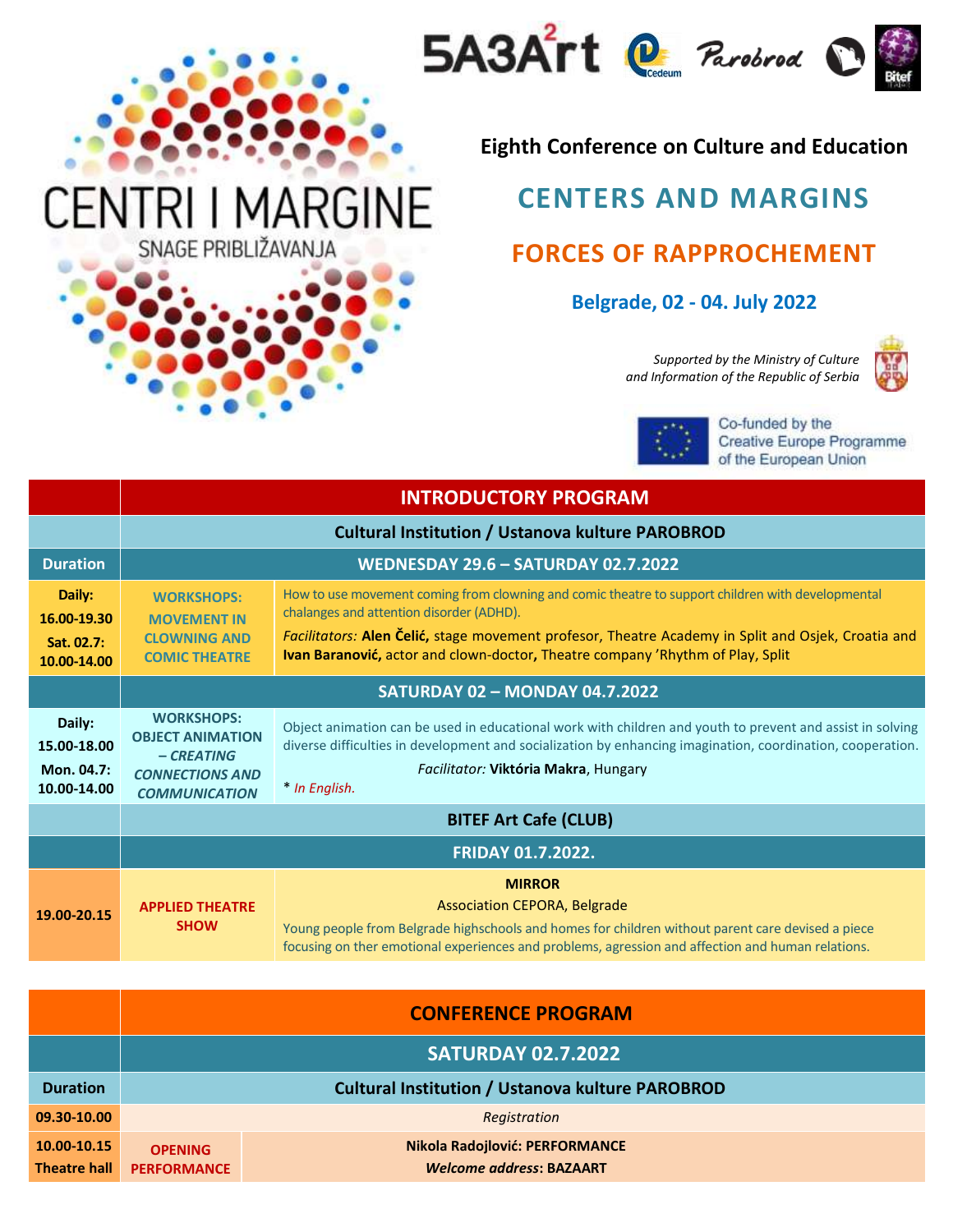|                                    |                                                                          | <b>RE/MAPPING THE PATHS OF POWER IN CULTURE AND EDUCATION</b>                                                                                                                                                                                                       |
|------------------------------------|--------------------------------------------------------------------------|---------------------------------------------------------------------------------------------------------------------------------------------------------------------------------------------------------------------------------------------------------------------|
| 10.15-11.15<br><b>Theatre hall</b> | <b>WORKSHOP:</b>                                                         | Moderator: Doc. dr Tamara Nikolić, University of Belgrade, Philosophical Faculty                                                                                                                                                                                    |
|                                    | <b>CENTRES AND</b>                                                       | Through different creative forms of dialogue, we will discover what the social system recognizes as centers and                                                                                                                                                     |
|                                    | <b>MARGINS</b>                                                           | margins; what the center-margin ratio means now and here; and whether and how the combination of art, culture<br>and education can play a role in social changes, in a situation where margins are constantly shifting.                                             |
| 11.15-11.30                        |                                                                          | <b>COFFEE BREAK</b>                                                                                                                                                                                                                                                 |
| 11:30-13:00                        | <b>DEVELOPMENTAL CHALLENGES / DISABILITIES</b>                           |                                                                                                                                                                                                                                                                     |
|                                    | <b>WORKSHOP</b>                                                          | REJECTED IN THE ZONE OF INACTION - Inclusion in the social, artistic and educational fields                                                                                                                                                                         |
|                                    | <b>Theatre hall</b>                                                      | Host: Marko Pejovic, guest: Stojan Simic, Group LET'S                                                                                                                                                                                                               |
|                                    | * All workshops<br>are performed in<br>comfortable<br>clothes and shoes, | The workshop aims to explore the participants' experiences in working with people with disabilities, and together to                                                                                                                                                |
|                                    |                                                                          | re-define the use of the term "inclusion" in the social, artistic and educational fields. A special focus will be placed on                                                                                                                                         |
|                                    |                                                                          | the inclusion of deaf and deaf people and in this segment the guest will be Stojan Simic.<br>* The workshop includes deaf and hard of hearing people                                                                                                                |
|                                    | or without shoes.                                                        |                                                                                                                                                                                                                                                                     |
|                                    | <b>WORKSHOP</b>                                                          | WORKING WITH INDIVIDUAL ART EXPRESSIONS IN A GROUP WITH DEVELOPMENTAL DIFFICULTIES<br>Host: Tanja Ličina, painter                                                                                                                                                   |
| 11.30-13.00                        | <b>Cabinet room</b>                                                      | A demonstration of a painting workshop with people with developmental difficulties, who have been working for a                                                                                                                                                     |
|                                    |                                                                          | long time to develop their expression. Applicants will be included as the host's assistants, if the opportunity arises.                                                                                                                                             |
|                                    |                                                                          | <b>BRAIN IN 'F' KEY</b>                                                                                                                                                                                                                                             |
|                                    |                                                                          | Host: Ksenija Mirković, Association for affirmation of children's creativity Svitac, Belgrade                                                                                                                                                                       |
|                                    | <b>WORKSHOP</b><br><b>Cabinet room</b>                                   | The workshop shows the impact of music and its practical application in children and adults with F diagnoses. Topics:<br>The impact of music on the development - music as a tool for work; Musical stimuli; Music and brains; Sensory                              |
|                                    |                                                                          | integration and music; Use of music in developing visual and motor coordination; Music through dramatic expression                                                                                                                                                  |
|                                    |                                                                          | * The workshop is intended for artists, cultural workers, educators and parents of children/persons with disabilities                                                                                                                                               |
| 13.30-14.00                        | <b>STAGE</b>                                                             | <b>MOVEMENT IN CLOWNING AND COMIC THEATRE</b>                                                                                                                                                                                                                       |
| <b>Main hall</b>                   | <b>PRESENTATION</b>                                                      | Alen Čelić, Ivan Baranović and workshop participants                                                                                                                                                                                                                |
|                                    |                                                                          |                                                                                                                                                                                                                                                                     |
| 14.00-15.00                        |                                                                          | <b>LUNCH BREAK</b>                                                                                                                                                                                                                                                  |
| 15.00-18.00                        | <b>PUPPETRY</b>                                                          | <b>OBJECT ANIMATION</b>                                                                                                                                                                                                                                             |
| <b>Annex</b>                       | <b>WORKSHOP</b>                                                          | Viktória Makra, Hungary                                                                                                                                                                                                                                             |
| 15:00-18:30                        |                                                                          | <b>GENDER IDENTITIES</b>                                                                                                                                                                                                                                            |
| 15.00-16.30                        |                                                                          | Alex Zain, dancer and choreographer, Belgrade                                                                                                                                                                                                                       |
|                                    | <b>WORKSHOP</b>                                                          | HOW TO BUILD A SAFE SPACE FOR THE BODY:<br>DYSPHORIA*, TRANSGENDERISM** AND PROGRAMS INVOLVING PHYSICAL ENGAGEMENT                                                                                                                                                  |
|                                    | Piano hall +                                                             | workshop/lecture                                                                                                                                                                                                                                                    |
|                                    | <b>Cabinet rooms</b>                                                     | Program offers understanding of situations which persons with gender dysphoria experience, especially in a group work.                                                                                                                                              |
|                                    |                                                                          | * Program is intended for educators, teachers and others who may meet these questions in working with young people.<br>* Dysphoria, or in this case gender dysphoria, is a condition that includes the presence of clinically significant stress that is associated |
|                                    |                                                                          | with a strong and persistent difference between the expressed gender, i.e. the gender that a person feels they are, and the gender<br>assigned to that person at birth.                                                                                             |
| 16.30-17.00                        |                                                                          | <b>COFFEE BREAK</b>                                                                                                                                                                                                                                                 |
| 17.00-18.30                        |                                                                          | Nada Milošević Ash, NektanArt, Pančevo and Belgrade                                                                                                                                                                                                                 |
|                                    |                                                                          | <b>SHADOW PLAY</b>                                                                                                                                                                                                                                                  |
|                                    | <b>WORKSHOP</b>                                                          | theater of movement workshop                                                                                                                                                                                                                                        |
|                                    | <b>Theatre hall</b>                                                      | Workshop combines psychoanalitic and Butoh metod of personal inner exploration. Shadow is an archetype that<br>represents hidden, borderal, marginalized, suppressed within ourselves. Workshop deals with personal issues and how                                  |
|                                    |                                                                          | to transform them into movement.                                                                                                                                                                                                                                    |
|                                    |                                                                          | * Not recommended for persons with psychological dificulties since the facilitator is an artist, and not a therapist.                                                                                                                                               |
| 18.30-20.00                        |                                                                          | <b>COFFEE BREAK</b>                                                                                                                                                                                                                                                 |
| 20.00-21.00                        |                                                                          | <b>A GOOD WORKER'S POST</b>                                                                                                                                                                                                                                         |
| <b>Theatre hall</b>                | <b>THEATRE</b><br><b>PERFORMANCE</b>                                     | Practicable, Novi Sad and Spotlight Theatre, Belgrade<br>Co-authors: Dunja Crnjanski, Frosina Dimovska, Ista Stepanov and Milena Minja Bogavac                                                                                                                      |
|                                    |                                                                          | Focusing on a position of teahcers, this performance with elements of cabaret, lecture and public forum ivestigates social<br>reality and working issues in culture and education, in Serbia today.                                                                 |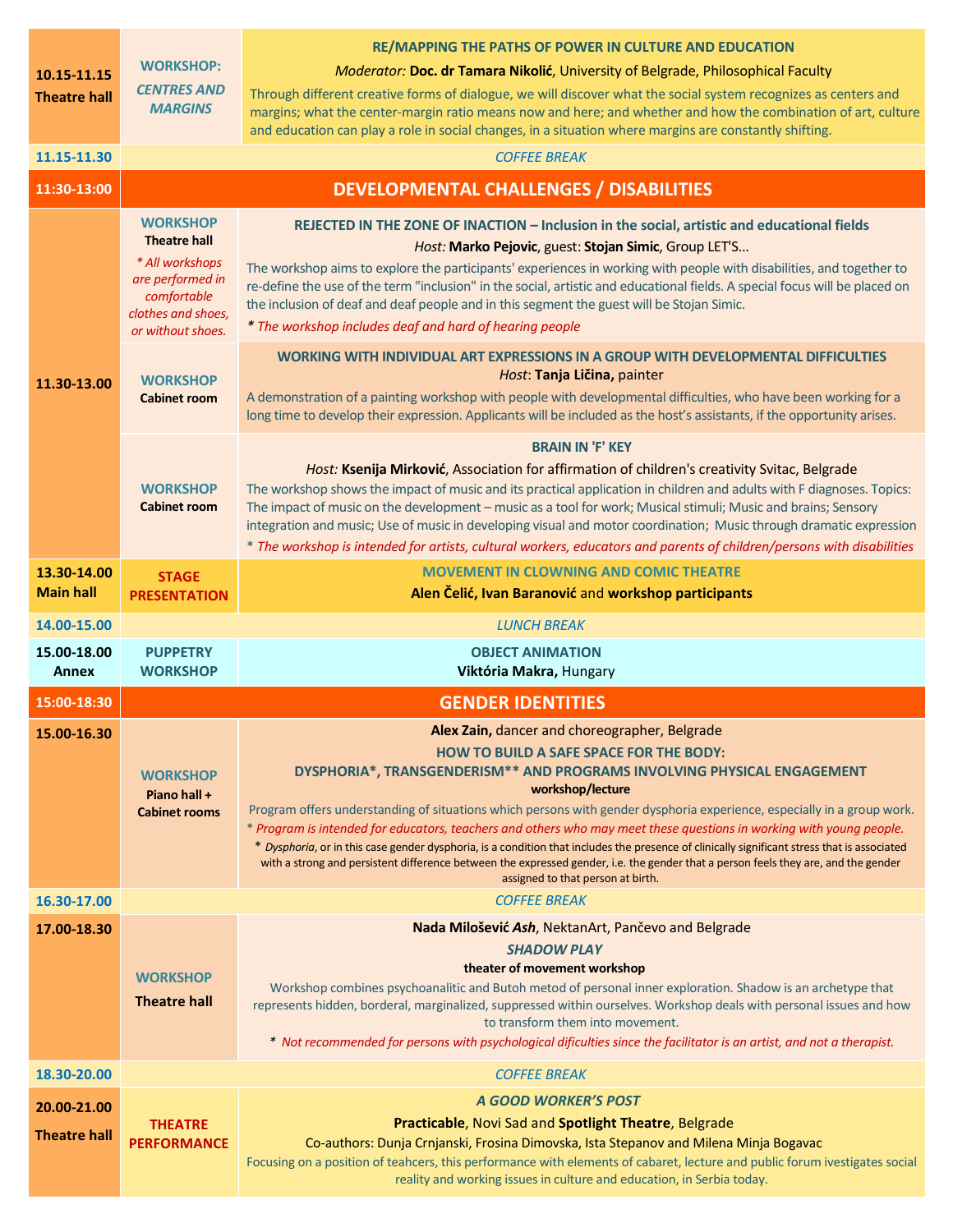|                                                                          | <b>SUNDAY 3.7.2022</b>                                                                 |                                                                                                                                                                                                                                                                                                                                                                                                                                                                                                                                               |
|--------------------------------------------------------------------------|----------------------------------------------------------------------------------------|-----------------------------------------------------------------------------------------------------------------------------------------------------------------------------------------------------------------------------------------------------------------------------------------------------------------------------------------------------------------------------------------------------------------------------------------------------------------------------------------------------------------------------------------------|
| <b>Duration</b>                                                          |                                                                                        | <b>Cultural Centre PAROBROD</b>                                                                                                                                                                                                                                                                                                                                                                                                                                                                                                               |
| 10.00-14:00                                                              |                                                                                        | <b>SOCIOECONOMIC DEPRIVATION</b>                                                                                                                                                                                                                                                                                                                                                                                                                                                                                                              |
| 10.00-11.15                                                              | <b>WORKSHOP</b><br>* Participants<br>should dress<br>comfortably for<br>physical work. | Nataša Milojević, BAZAART, Beograd<br><b>WE MANAGE, AS WE CAN:</b><br>workshop on socioeconomic oportunities in our society<br>We live in an era of equal rights, but it is clear that we are not all equal. 'Managing' is positive; we teach the young how<br>to 'manage'. In this workshop, we learn how to achieve the best results in life based on our capabilities.                                                                                                                                                                     |
| 11.15-11.30                                                              | <b>COFFEE BREAK</b>                                                                    |                                                                                                                                                                                                                                                                                                                                                                                                                                                                                                                                               |
| 11.30-14.00                                                              |                                                                                        | <b>PRESENTATIONS OF INCLUSIVE PRACTICES</b><br>Moderator: Nataša Kitanoska, Literature and Serbian language teacher and cultural educator, BAZAART, Belgrade                                                                                                                                                                                                                                                                                                                                                                                  |
| 11.30-11.45<br>11.45-12.00<br>12.00-12.15<br>12, 15-12.30<br>12:30-12.40 | <b>Theatre hall</b>                                                                    | RURAL SCHOOL AS A CULTURAL CENTRE, Elementary School "Pavle Popović", Vranić<br>1.<br>ART AND EDUCATION IN PUBLIC SPACE - CENTERING THE PERIPHERIES, Škograd, Belgrade<br>2.<br>MUSIC ART PROJECT, Elementary School "Branko Pešić", Zemun<br>3.<br><b>CREATIVE APPROACHES FOR OVERCOMING SOCIOECONOMIC OBSTACLES IN STUDENT'S</b><br>4.<br>DEVELOPMENT, Elementary School "Vožd", Belgrade                                                                                                                                                   |
| 12.40-13.00                                                              |                                                                                        | <b>COFFEE BREAK</b>                                                                                                                                                                                                                                                                                                                                                                                                                                                                                                                           |
| 13.00-13.15<br>13.15-13.30<br>13.30-13.45<br>13.45-14.00                 | <b>Theatre hall</b>                                                                    | 5. MISSION AVATAR - ApsArt, Belgrade<br>INCLUSION IS NOT AN ILLUSION: Inclusive drama - puppetry process, Elementary School "Janko<br>6.<br>Veselinović" and The "Stefan Dečanski" School for Hearing-Impaired Students, Belgrade<br>7. CREATIVE WORK WITH VISUALLY IMPAIRED, The School for Visually Impaired Pupils "Veljko<br>Ramadanović", Zemun<br>8. EDUCATIONAL WORK OF THE 'BLUE THEATRE' THROUGH INCLUSIVE PROJECTS OF YOUTH WITH<br>DISABILITIES, Maša Jelić, actress and theatre pedagogue, Blue Theatre/Plavo pozorište, Belgrade |
| 14.00-15.00                                                              |                                                                                        | <b>LUNCH BREAK</b>                                                                                                                                                                                                                                                                                                                                                                                                                                                                                                                            |
|                                                                          |                                                                                        | <b>EMANCIPATION THROUGH PLAYING AND PERFORMING</b>                                                                                                                                                                                                                                                                                                                                                                                                                                                                                            |
| 15.00-18.00<br>Annex                                                     | <b>PUPPETRY</b><br><b>WORKSHOP</b>                                                     | <b>OBJECT ANIMATION</b><br>Viktória Makra, Hungary                                                                                                                                                                                                                                                                                                                                                                                                                                                                                            |
| 15.00-16.20                                                              | <b>WORKSHOP</b><br><b>Theatre hall</b>                                                 | Anđela Žugić, artist, Belgrade<br><b>HIP HOP DANCE WORKSHOP</b><br>Dance workshop based on hip hop dance style intended for getting familiar with street culture through hip hop dance<br>i.e freestyle by improvising, using different dance style techniques (hip hop, popping, locking, break dance).<br>* No limitations for participating. Comfortable clothes and footwear needed.                                                                                                                                                      |
| 16.30-18.00                                                              | <b>WORKSHOP</b><br><b>Theatre hall</b>                                                 | Dražen Horvatić, performer and dramatherapist, Belgrade<br>Nikkoletta's little school for starlets<br>creative workshop<br>Workshop based on Sesame dramatherapy method will allow participants to awaken and deepen their inner starlet.<br>* No previous experience needed, just a sencere willingness to explore your starlet nature.                                                                                                                                                                                                      |
|                                                                          |                                                                                        | <b>BITEF THEATRE - CLUB</b>                                                                                                                                                                                                                                                                                                                                                                                                                                                                                                                   |
| 18.30-19.30                                                              | <b>THEATRE</b><br><b>PERFORMANCE</b>                                                   | <b>LITTLE SPARK IN MY HEAD</b><br><b>Youth theatre PATOS, Smederevo</b><br>* Audience experiences the show through all the senses except the sight. Blind people can fully attend the performance.<br>The show for children and adults shall evoke childhood memories through various auditory and olfactory landscapes.                                                                                                                                                                                                                      |
|                                                                          |                                                                                        | Plavo pozorište / Blue Theatre, 23a, Miloša Pocerca Street                                                                                                                                                                                                                                                                                                                                                                                                                                                                                    |
| 20.30-21.30                                                              | <b>THEATRE</b><br><b>PERFORMANCE</b>                                                   | <b>TO FLURISH THROUGH LIFE</b><br>Plavo pozorište / Blue Theatre, Belgrade<br>Originated from inclusive educational creative project, this performance/presentation gather young people with and<br>without handicap, who speak about their own experiences in being different and discriminated.                                                                                                                                                                                                                                             |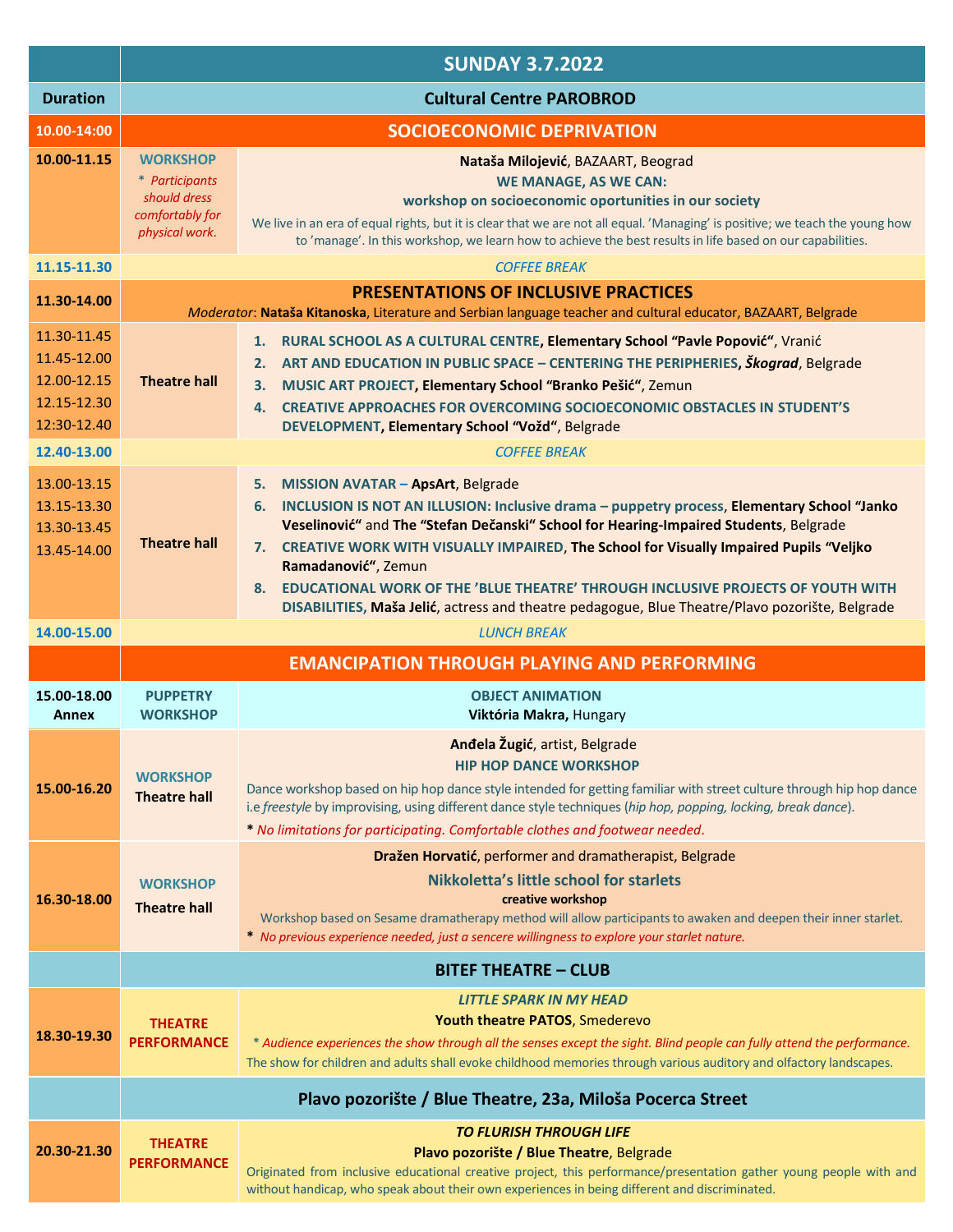|                                    | <b>MONDAY 4.7.2022</b>                |                                                                                                                                                                                                                                                                                                                                                                                                                                                                                                                                                                                                                                                                                                                                                                                                                                                                                                                                                                                                   |
|------------------------------------|---------------------------------------|---------------------------------------------------------------------------------------------------------------------------------------------------------------------------------------------------------------------------------------------------------------------------------------------------------------------------------------------------------------------------------------------------------------------------------------------------------------------------------------------------------------------------------------------------------------------------------------------------------------------------------------------------------------------------------------------------------------------------------------------------------------------------------------------------------------------------------------------------------------------------------------------------------------------------------------------------------------------------------------------------|
| <b>Duration</b>                    | <b>Cultural Centre PAROBROD</b>       |                                                                                                                                                                                                                                                                                                                                                                                                                                                                                                                                                                                                                                                                                                                                                                                                                                                                                                                                                                                                   |
| 10.00-12.00<br>Anex                | <b>PUPPET</b><br><b>WORKSHOP</b>      | <b>OBJECT ANIMATION</b><br>Viktória Makra, Hungary                                                                                                                                                                                                                                                                                                                                                                                                                                                                                                                                                                                                                                                                                                                                                                                                                                                                                                                                                |
|                                    |                                       | DEVELOPING SENSITIVITY AND POWER THROUGH MUSIC AND SOUND                                                                                                                                                                                                                                                                                                                                                                                                                                                                                                                                                                                                                                                                                                                                                                                                                                                                                                                                          |
| 10.00-12.00<br><b>Piano Hall</b>   | <b>WORKSHOP</b>                       | <b>Creative music workshop</b><br><b>WORLDS WE DON'T KNOW</b><br>Irena Popović Dragović, composer<br>The workshop will instruct participants how to translate words from stories and fairy-tales into drawing and music,<br>thereby composing and performing music. Through stories of worlds that we don't know, which many of us are not<br>even interested in, we draw attention to their existence and vulnerability. Poetic stories of disappearing animal species<br>develop empathy for the youngest to the unknown and make them aware that they can protect marginalized groups<br>of people, as well as their environment. Participants also question the limits of their openness and willingness to<br>indulge in sound worlds they do not know and approach music worlds they were not interested in until then.<br>* The workshop is intended for teachers and everyone who works with children and youth on creative grounds.<br>Children aged 5 and older can follow the program. |
| 10.00-12.00<br><b>Ballet Room</b>  | <b>WORKSHOP</b>                       | <b>Voice workshop</b><br><b>VOCAL PROJECTIONS</b><br>Branko Milisković, performer<br>The subject of the workshop is the voice and its application in performance as a form of public statement. The content<br>will be rhetoric, reading text in different ways: aloud, in the same voice, cacophony, very loud, etc., as well as listening<br>to selected vocal works (author's and by others). The conclusion of the workshop is a discussion of the experiences.<br>* The workshop is not intended for children and teenagers, and for people with speech disabilities (deaf mune).                                                                                                                                                                                                                                                                                                                                                                                                            |
| 12.00-12.30                        |                                       | <b>COFFEE BREAK</b>                                                                                                                                                                                                                                                                                                                                                                                                                                                                                                                                                                                                                                                                                                                                                                                                                                                                                                                                                                               |
| 12.30-13:00<br><b>Theatre hall</b> | <b>MINI</b><br><b>CONCERT</b>         | <b>MUSIC ART PROJECT</b><br>Elementary School "Branko Pešić", Zemun                                                                                                                                                                                                                                                                                                                                                                                                                                                                                                                                                                                                                                                                                                                                                                                                                                                                                                                               |
| 13.00-13.30<br><b>Ballet Room</b>  | <b>STAGE</b><br><b>PRESENTATION</b>   | <b>OBJECT ANIMATION: CREATING CONNECTIONS AND COMMUNICATION</b><br>BETWEEN GROUPS AND PEOPLE, WHERE IT IS MOST NEEDED<br>Viktória Makra and the workshop participants                                                                                                                                                                                                                                                                                                                                                                                                                                                                                                                                                                                                                                                                                                                                                                                                                             |
| 13.30-14.00<br><b>Theatre hall</b> | <b>WORKSHOP</b>                       | <b>CENTRES AND MARGINS: NEW PATHS OF POWER IN CULTURE AND EDUCATION</b><br>Prof. Tamara Nikolić, PhD, Faculty of Philosophy, University of Belgrade                                                                                                                                                                                                                                                                                                                                                                                                                                                                                                                                                                                                                                                                                                                                                                                                                                               |
| 13.00-15.00                        |                                       | <b>LUNCH BREAK</b>                                                                                                                                                                                                                                                                                                                                                                                                                                                                                                                                                                                                                                                                                                                                                                                                                                                                                                                                                                                |
|                                    |                                       |                                                                                                                                                                                                                                                                                                                                                                                                                                                                                                                                                                                                                                                                                                                                                                                                                                                                                                                                                                                                   |
| 15.00-17.30                        | <b>SYMPOSIUM B-AIR</b><br><b>B.AI</b> |                                                                                                                                                                                                                                                                                                                                                                                                                                                                                                                                                                                                                                                                                                                                                                                                                                                                                                                                                                                                   |
| 15.00-15.45<br><b>Theatre hall</b> | <b>WORKSHOP</b>                       | <b>Body music workshop</b><br><b>BODY PERCUSSIONS</b><br>Ana Vrbaški and Marko Dinjaški, Association »Oper Circle Novi Sad«<br>Body music is the oldest form of musical and nonverbal expression and a great tool for working with different target<br>groups: children, youth, adults, seniors, people with disabilities. It is also a contemporary artistic expression that<br>combines dance, music, movement, theatre and performing. This year (22-25 Sept.) the facilitators shall organize in<br>Sremski Karlovci the first international festival of body music in Serbia and the region "New Balkan rhythm".<br>* The program is intended for professionals who want to apply body music to work with different target groups.                                                                                                                                                                                                                                                           |
| 15.45-16.00                        |                                       | Welcome speech: Darinka Kovačević, BAZAART, Belgrade                                                                                                                                                                                                                                                                                                                                                                                                                                                                                                                                                                                                                                                                                                                                                                                                                                                                                                                                              |

**Saša Rakef**, RTV SLO, Ljubljana

**Teatar**

**INTRODUCTION**